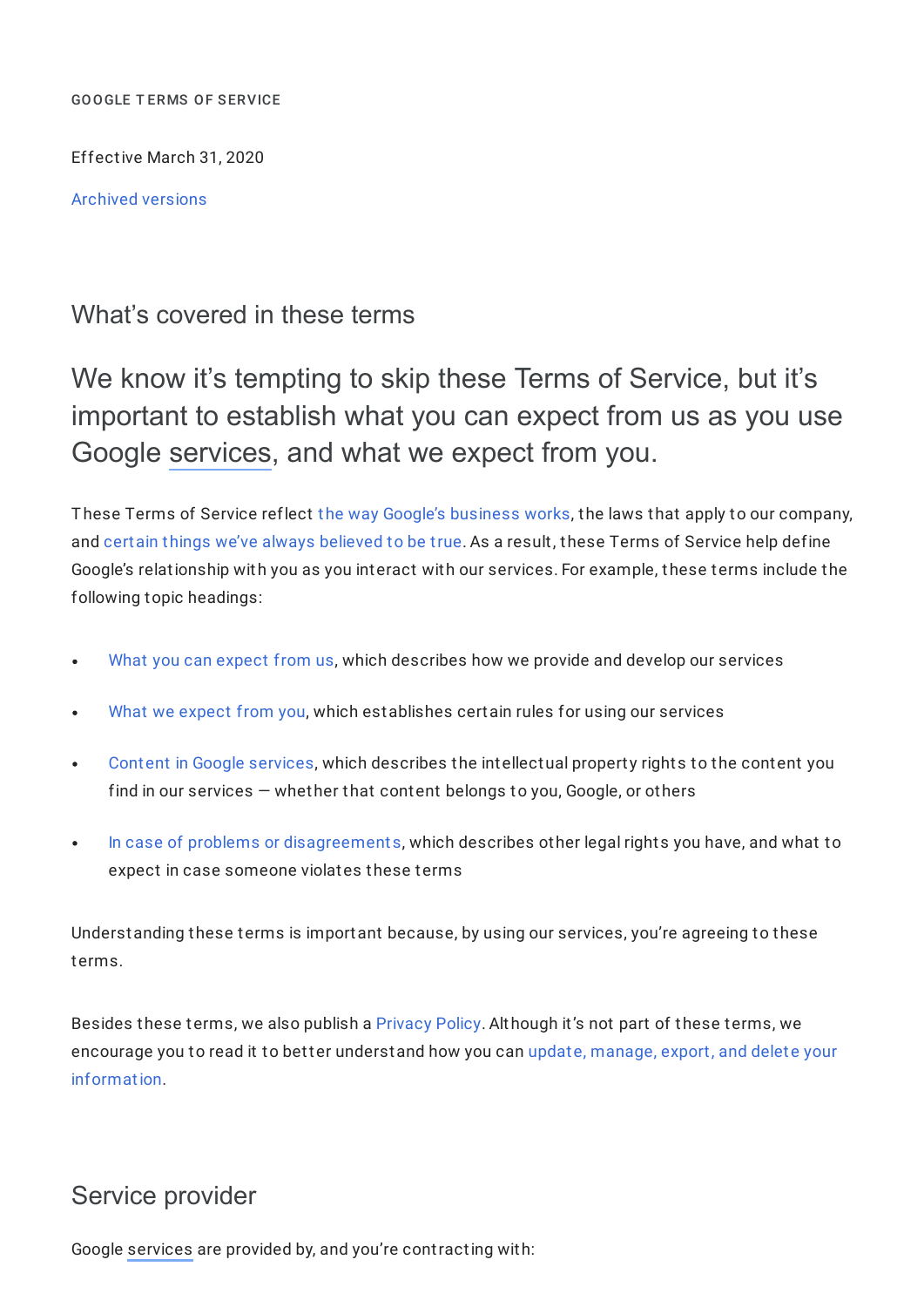Google LLC organized under the laws of the State of Delaware, USA, and operating under the laws of the USA

1600 Amphitheatre Parkway Mountain View, California 94043 USA

# Age requirements

If you're under the age required to manage your own Google [Account](https://support.google.com/accounts/answer/1350409), you must have your parent or legal guardian's permission to use a Google Account. Please have your parent or legal guardian read these terms with you.

If you're a parent or legal guardian, and you allow your child to use the [services](https://policies.google.com/terms#footnote-services), then these terms apply to you and you're responsible for your child's activity on the services.

Some Google services have additional age requirements as described in their [service-specific](https://policies.google.com/terms/service-specific) additional terms and policies.

# Your relationship with Google

These terms help define the relationship between you and Google. Broadly speaking, we give you [permission](https://about.google/intl/en_CA/how-our-business-works) to use our [services](https://policies.google.com/terms#footnote-services) if you agree to follow these terms, which reflect how Google's business works and how we earn money. When we speak of "Google," "we," "us," and "our," we mean Google LLC and its [affiliates.](https://policies.google.com/terms#footnote-affiliates)

## What you can expect from us

Provide a broad range of useful services

We provide a broad range of services that are subject to these terms, including:

apps and sites (like Search and Maps)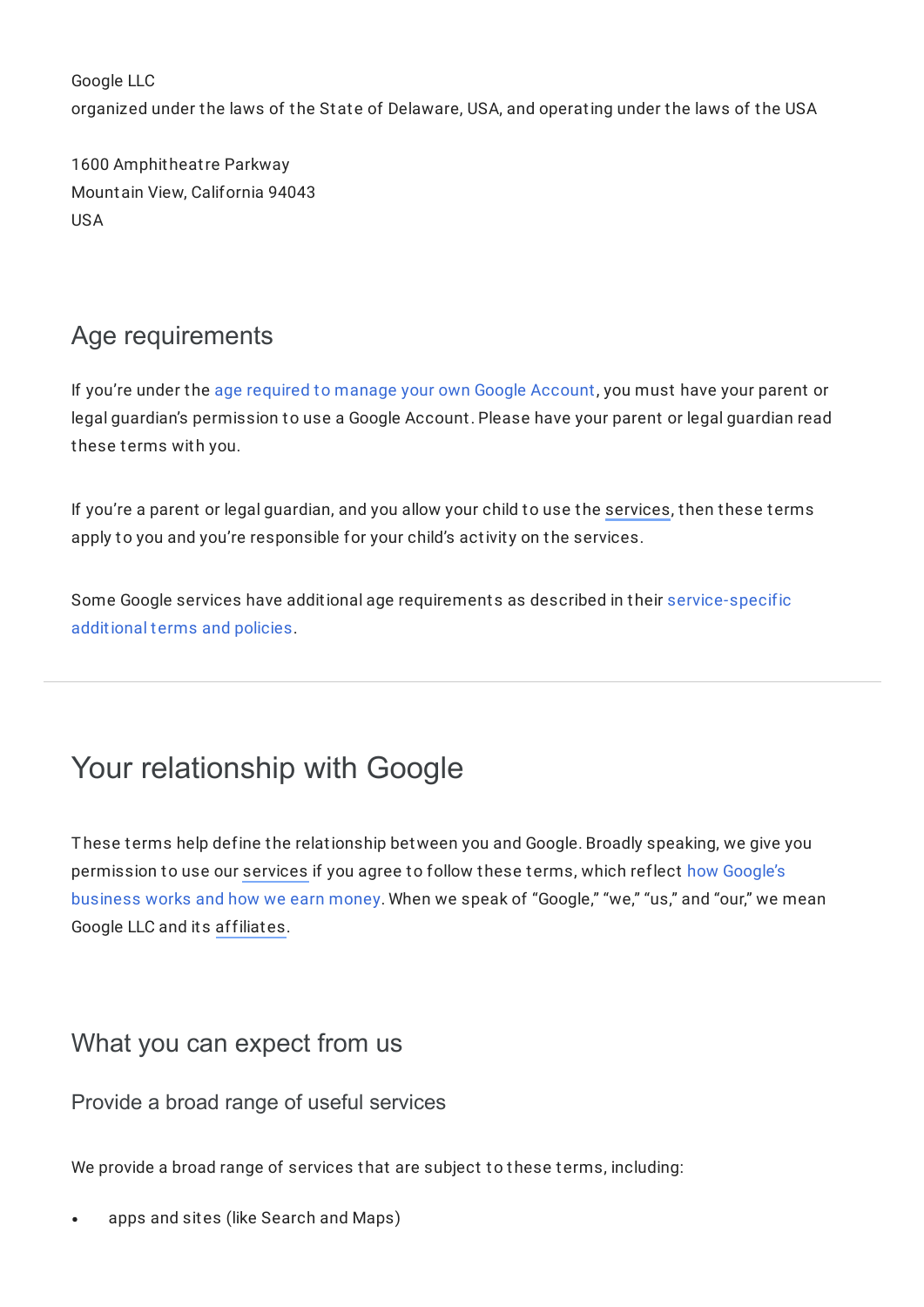- platforms (like Google Play)  $\bullet$
- integrated services (like Maps embedded in other companies' apps or sites)  $\bullet$
- devices (like Google Home)

Our services are designed to work together, making it easier for you to move from one activity to the next. For example, Maps can remind you to leave for an appointment that appears in your Google Calendar.

## Improve Google services

We're constantly developing new technologies and features to improve our services. For example, we invest in artificial intelligence that uses machine learning to detect and block spam and malware, and to provide you with innovative features, like simultaneous translations. As part of this continual improvement, we sometimes add or remove features and functionalities, increase or decrease limits to our services, and start offering new services or stop offering old ones.

If we make material changes that negatively impact your use of our services or if we stop offering a service, we'll provide you with reasonable advance notice and an opportunity to export your [content](https://policies.google.com/terms#footnote-your-content) from your Google Account using Google [Takeout](https://takeout.google.com/settings/takeout), except in urgent situations such as preventing abuse, responding to legal requirements, or addressing security and operability issues.

## What we expect from you

## Follow these terms and service-specific additional terms

The permission we give you to use our [services](https://policies.google.com/terms#footnote-services) continues as long as you meet your responsibilities in:

- **these terms**
- **[service-specific](https://policies.google.com/terms/service-specific) additional terms**, which could, for example, include things like additional age requirements

We also make various policies, help centers, and other resources available to you to answer common questions and to set [expectations](https://policies.google.com/privacy) about using our services. These resources include our Privacy Policy, [Copyright](https://support.google.com/legal/topic/4558877) Help Center, Safety [Center](https://safety.google/), and other pages accessible from our [policies](https://policies.google.com/) site.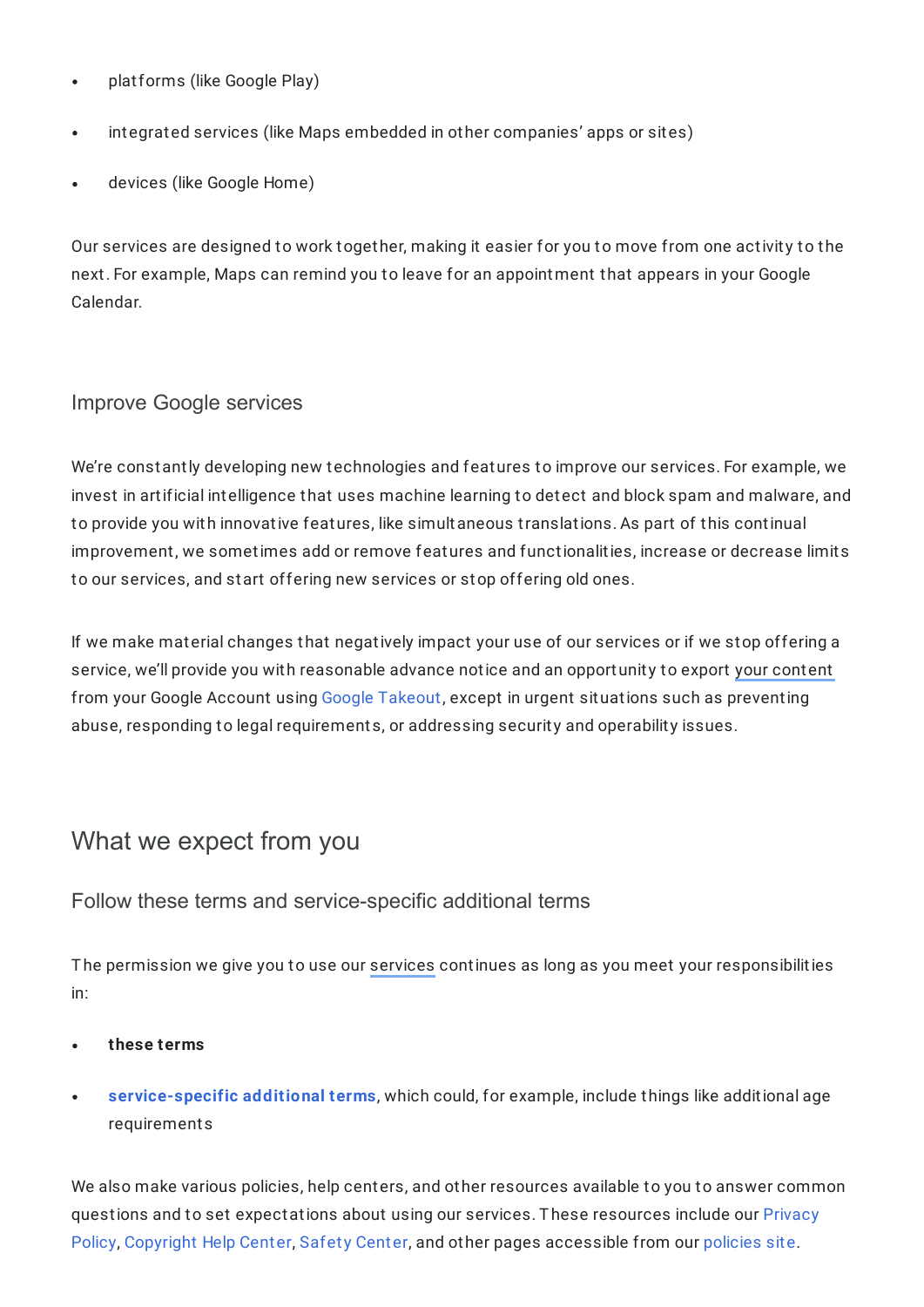Although we give you permission to use our services, we retain any [intellectual](https://policies.google.com/terms#footnote-intellectual-property-rights) property rights we have in the services.

## Respect others

Many of our services allow you to interact with others. We want to maintain a respectful environment for everyone, which means you must follow these basic rules of conduct:

- comply with applicable laws, including export control, sanctions, and human trafficking laws
- respect the rights of others, including privacy and intellectual property rights
- don't abuse or harm others or yourself (or threaten or encourage such abuse or harm) for example, by misleading, defrauding, defaming, bullying, harassing, or stalking others
- don't abuse, harm, interfere with, or disrupt the services

Our [service-specific](https://policies.google.com/terms/service-specific) additional terms and policies provide additional details about appropriate conduct that everyone using those services must follow. If you find that others aren't following these rules, many of our services allow you to report [abuse.](https://google.com/contact) If we act on a report of abuse, we also provide a fair process as described in the Taking action in case of [problems](https://policies.google.com/terms#toc-problems) section.

## Permission to use your content

Some of our services are designed to let you upload, submit, store, send, receive, or share your content. You have no [obligation](https://policies.google.com/terms#footnote-your-content) to provide any content to our services and you're free to choose the content that you want to provide. If you choose to upload or share content, please make sure you have the necessary rights to do so and that the content is lawful.

## License

Your [content](https://policies.google.com/terms#footnote-your-content) remains yours, which means that you retain any [intellectual](https://policies.google.com/terms#footnote-intellectual-property-rights) property rights that you have in your content. For example, you have intellectual property rights in the creative content you make, such as reviews you write. Or you may have the right to share someone else's creative content if they've given you their permission.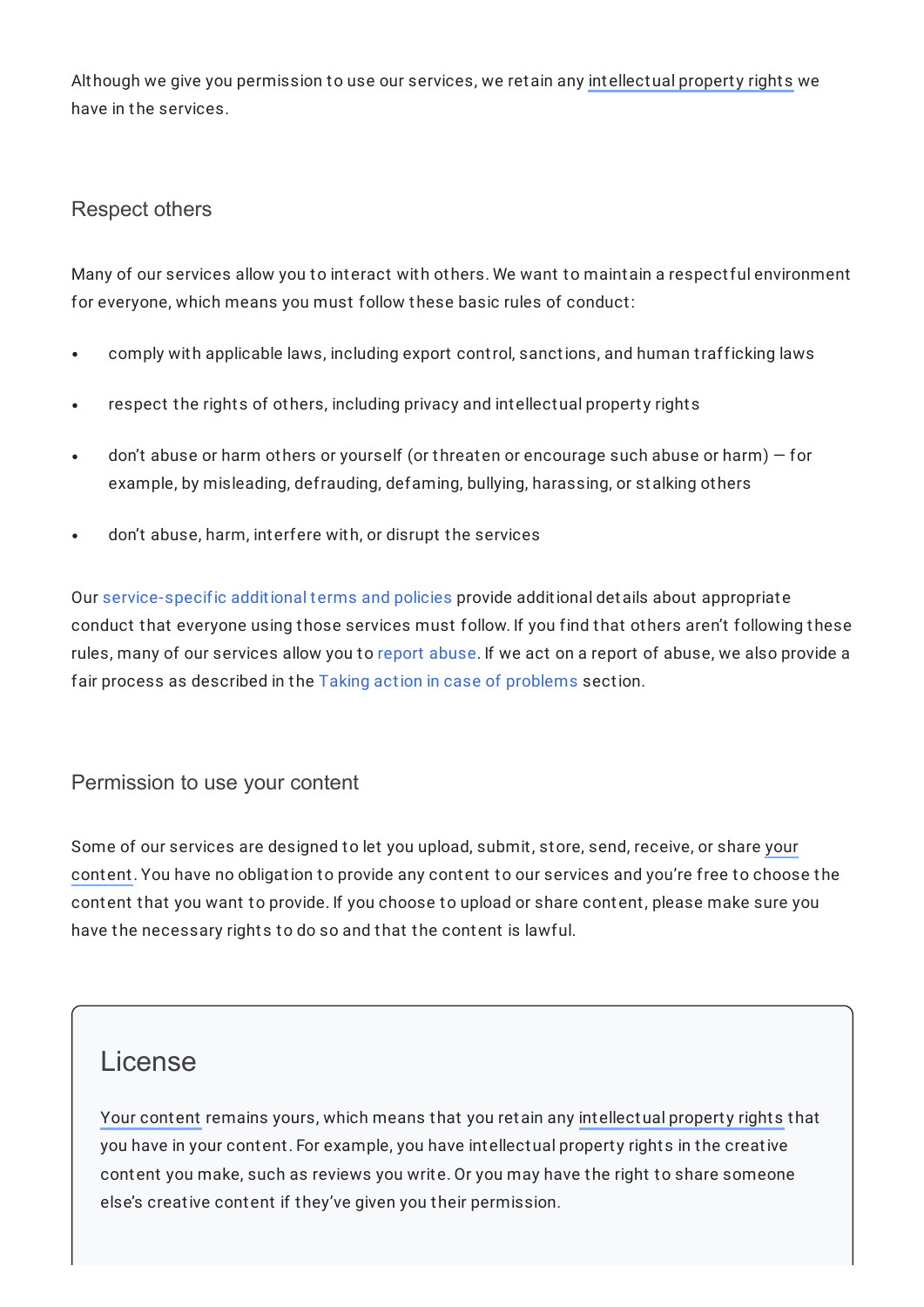We need your permission if your intellectual property rights restrict our use of your content. You provide Google with that permission through this license.

### What's covered

This license covers your [content](https://policies.google.com/terms#footnote-your-content) if that content is protected by intellectual property rights.

### What's not covered

- This license doesn't affect your privacy rights  $-$  it's only about your intellectual property rights
- This license doesn't cover these types of content:  $\bullet$ 
	- publicly-available factual information that you provide, such as corrections to the  $\bullet$  . address of a local business. That information doesn't require a license because it's considered common knowledge that everyone's free to use.
	- feedback that you offer, such as suggestions to improve our services. Feedback is  $\bullet$  . covered in the Service-related [communications](https://policies.google.com/terms#toc-service-related-comm) section below.

### Scope

This license is:

- worldwide, which means it's valid anywhere in the world
- non-exclusive, which means you can license your content to others  $\bullet$
- royalty-free, which means there are no fees for this license  $\bullet$

## **Rights**

This license allows Google to:

host, reproduce, distribute, communicate, and use your content — for example, to save  $\bullet$ your content on our systems and make it accessible from anywhere you go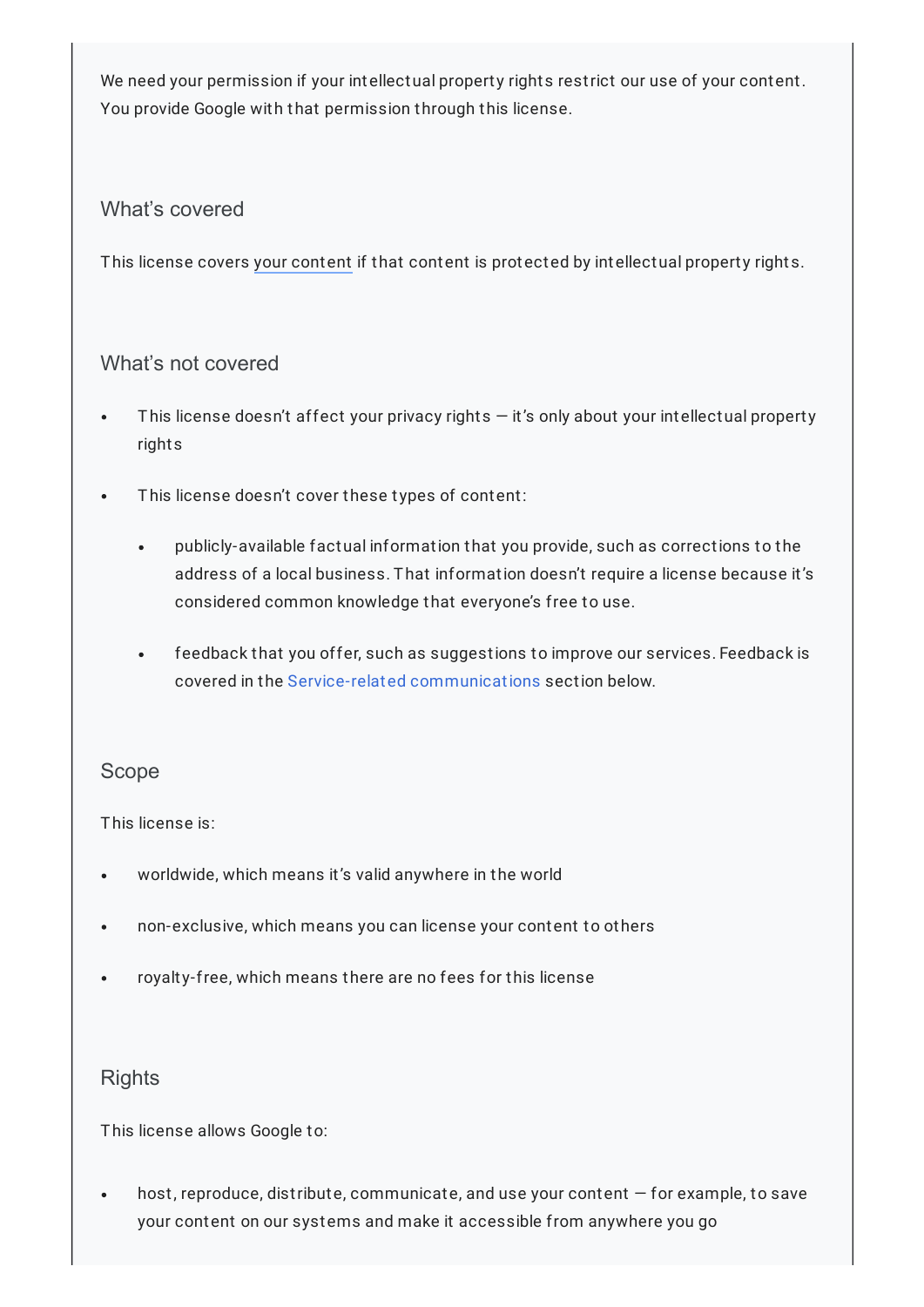- publish, publicly perform, or publicly display your content, if you've made it visible to others
- modify and create derivative works based on your content, such as reformatting or translating it
- sublicense these rights to:
	- other users to allow the services to work as designed, such as enabling you to share  $\bullet$ photos with people you choose
	- our contractors who've signed agreements with us that are consistent with these terms, only for the limited purposes described in the [Purpose](https://policies.google.com/terms#toc-purpose) section below

### Purpose

This license is for the limited purpose of:

- **operating and improving the services**, which means allowing the services to work as designed and creating new features and functionalities. This includes using automated systems and algorithms to analyze your content:
	- $\bullet$ for spam, malware, and illegal content
	- to recognize patterns in data, such as determining when to suggest a new album  $\bullet$ in Google Photos to keep related photos together
	- to customize our services for you, such as providing recommendations and personalized search results, content, and ads (which you can change or turn off in Ads [Settings](https://adssettings.google.com/))

This analysis occurs as the content is sent, received, and when it is stored.

- **using content you've shared publicly to promote the services**. For example, to promote a Google app, we might quote a review you wrote. Or to promote Google Play, we might show a screenshot of the app you offer in the Play Store.
- **developing new technologies and services** for Google consistent with these terms

#### **Duration**

This license lasts for as long as your content is protected by intellectual property rights.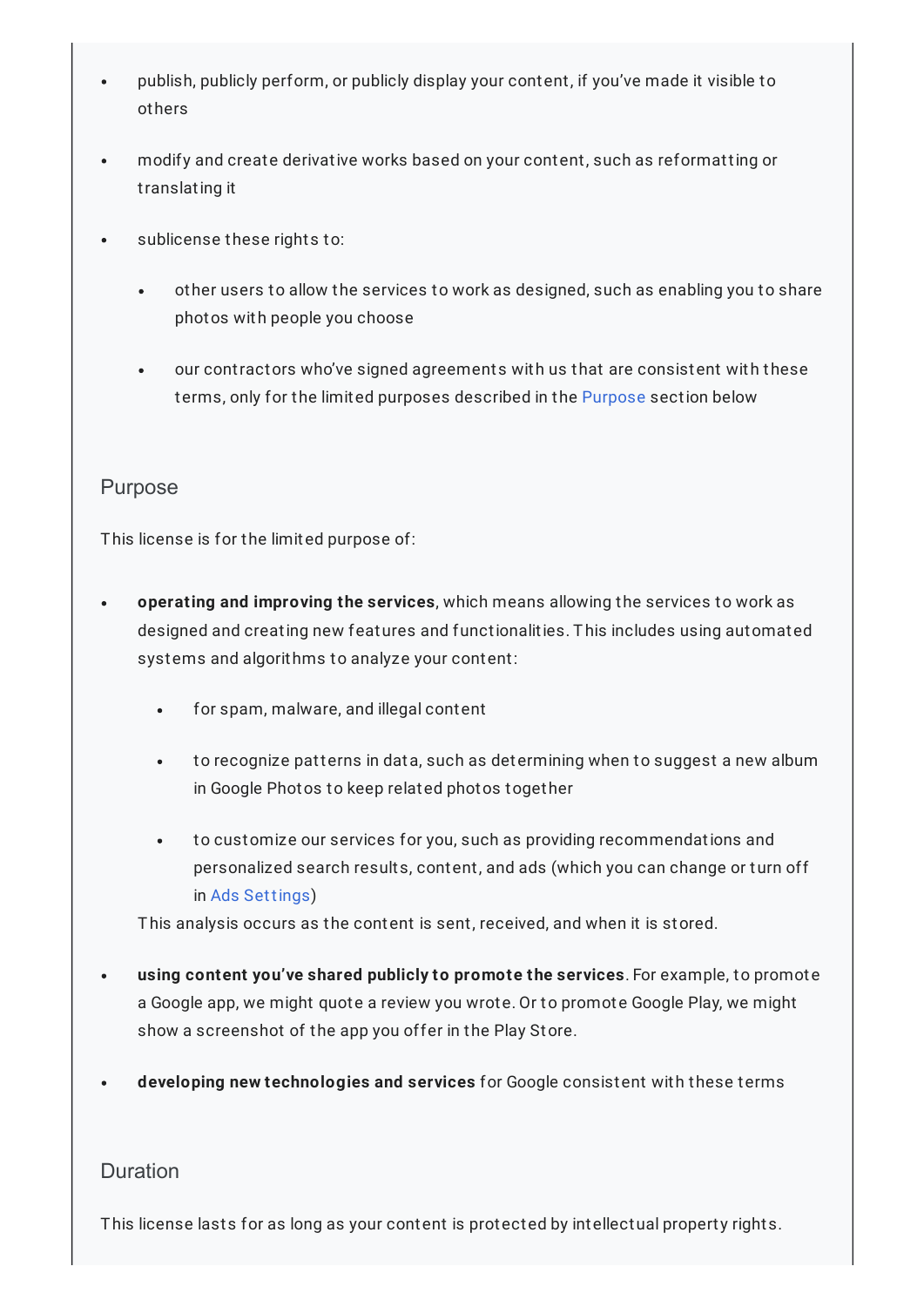If you remove from our services any content that's covered by this license, then our systems will stop making that content publicly available in a reasonable amount of time. There are two exceptions:

- If you already shared your content with others before removing it. For example, if you shared a photo with a friend who then made a copy of it, or shared it again, then that photo may continue to appear in your friend's Google Account even after you remove it from your Google Account.
- If you make your content available through other companies' services, it's possible that search engines, including Google Search, will continue to find and display your content as part of their search results.

# Using Google services

# Your Google Account

If you meet these age [requirements](https://support.google.com/accounts/answer/1350409) you can create a Google [Account](https://support.google.com/accounts/answer/27441) for your convenience. Some [services](https://policies.google.com/terms#footnote-services) require that you have a Google Account in order to work — for example, to use Gmail, you need a Google Account so that you have a place to send and receive your email.

You're responsible for what you do with your Google Account, including taking reasonable steps to keep your Google Account secure, and we encourage you to regularly use the Security [Checkup.](https://myaccount.google.com/security-checkup)

# Using Google services on behalf of an organization

Many [organizations,](https://policies.google.com/terms#footnote-organization) such as businesses, non-profits, and schools, take advantage of our [services.](https://policies.google.com/terms#footnote-services) To use our services on behalf of an organization:

- an authorized representative of that organization must agree to these terms  $\bullet$
- your organization's administrator may assign a Google Account to you. That administrator might require you to follow additional rules and may be able to access or disable your Google Account.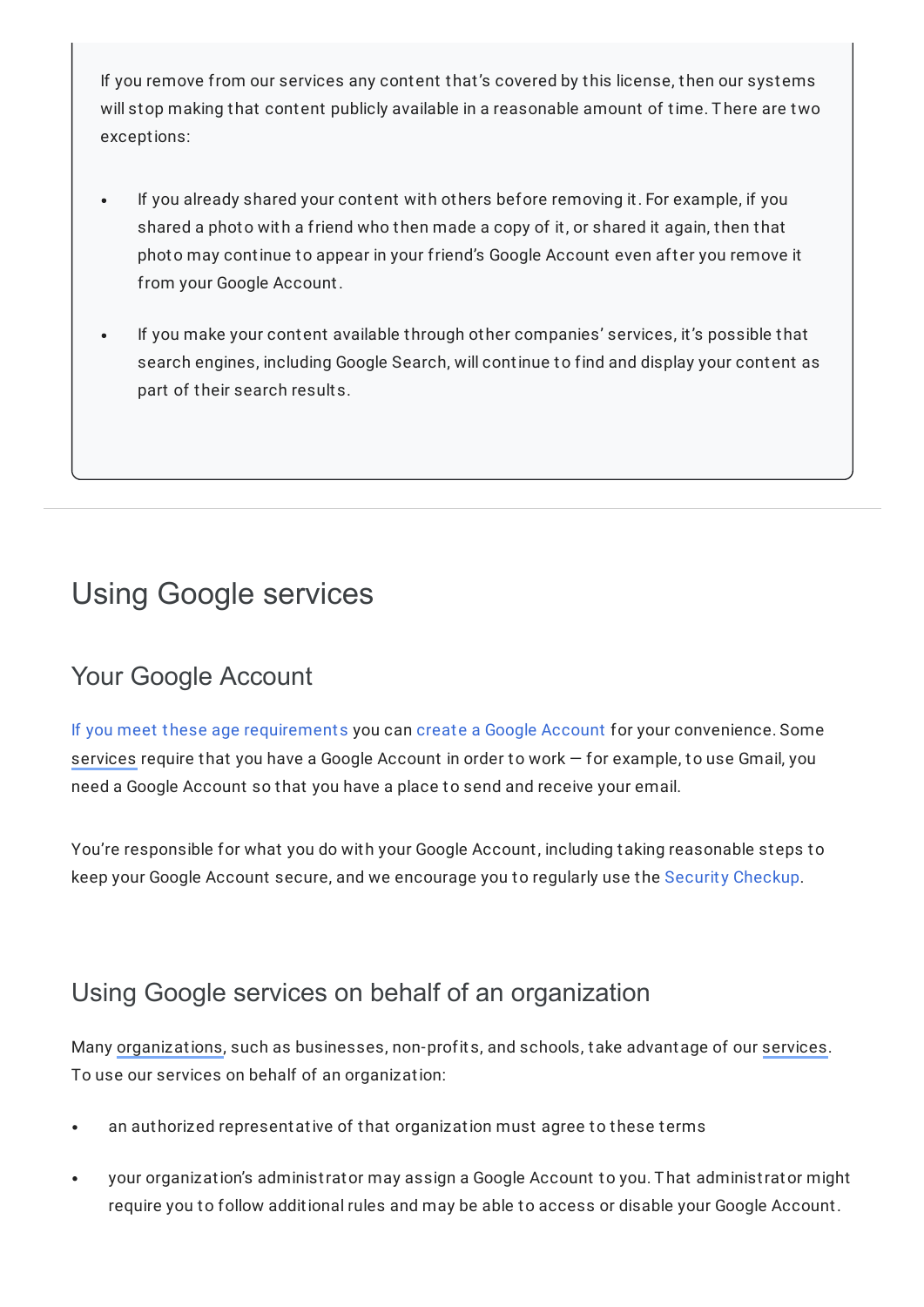# Service-related communications

To provide you with our services, we sometimes send you service announcements and other information. To learn more about how we communicate with you, see Google's [Privacy](https://policies.google.com/privacy) Policy.

If you choose to give us feedback, such as suggestions to improve our services, we may act on your feedback without obligation to you.

# Content in Google services

## Your content

Some of our [services](https://policies.google.com/terms#footnote-services) give you the opportunity to make your content publicly available — for example, you might post a product or restaurant review that you wrote, or you might upload a blog post that you created.

- See the [Permission](https://policies.google.com/terms#toc-permission) to use your content section for more about your rights in your [content](https://policies.google.com/terms#footnote-your-content), and how your content is used in our services
- See the [Removing](https://policies.google.com/terms#toc-removing) your content section to learn why and how we might remove user-generated  $\bullet$ content from our services

If you think someone is infringing your [intellectual](https://policies.google.com/terms#footnote-intellectual-property-rights) property rights, you can send us notice of the [infringement](https://support.google.com/legal/answer/3110420) and we'll take appropriate action. For example, we suspend or close the Google Accounts of repeat [copyright](https://policies.google.com/terms#footnote-copyright) infringers as described in our [Copyright](https://support.google.com/legal/topic/4558877) Help Center.

# Google content

Some of our [services](https://policies.google.com/terms#footnote-services) include content that belongs to Google — for example, many of the visual illustrations you see in Google Maps. You may use Google's content as allowed by these terms and any [service-specific](https://policies.google.com/terms/service-specific) additional terms, but we retain any intellectual property rights that we have in our content. Don't remove, obscure, or alter any of our branding, logos, or legal notices. If you want to use our branding or logos, please see the Google Brand [Permissions](https://www.google.com/permissions) page.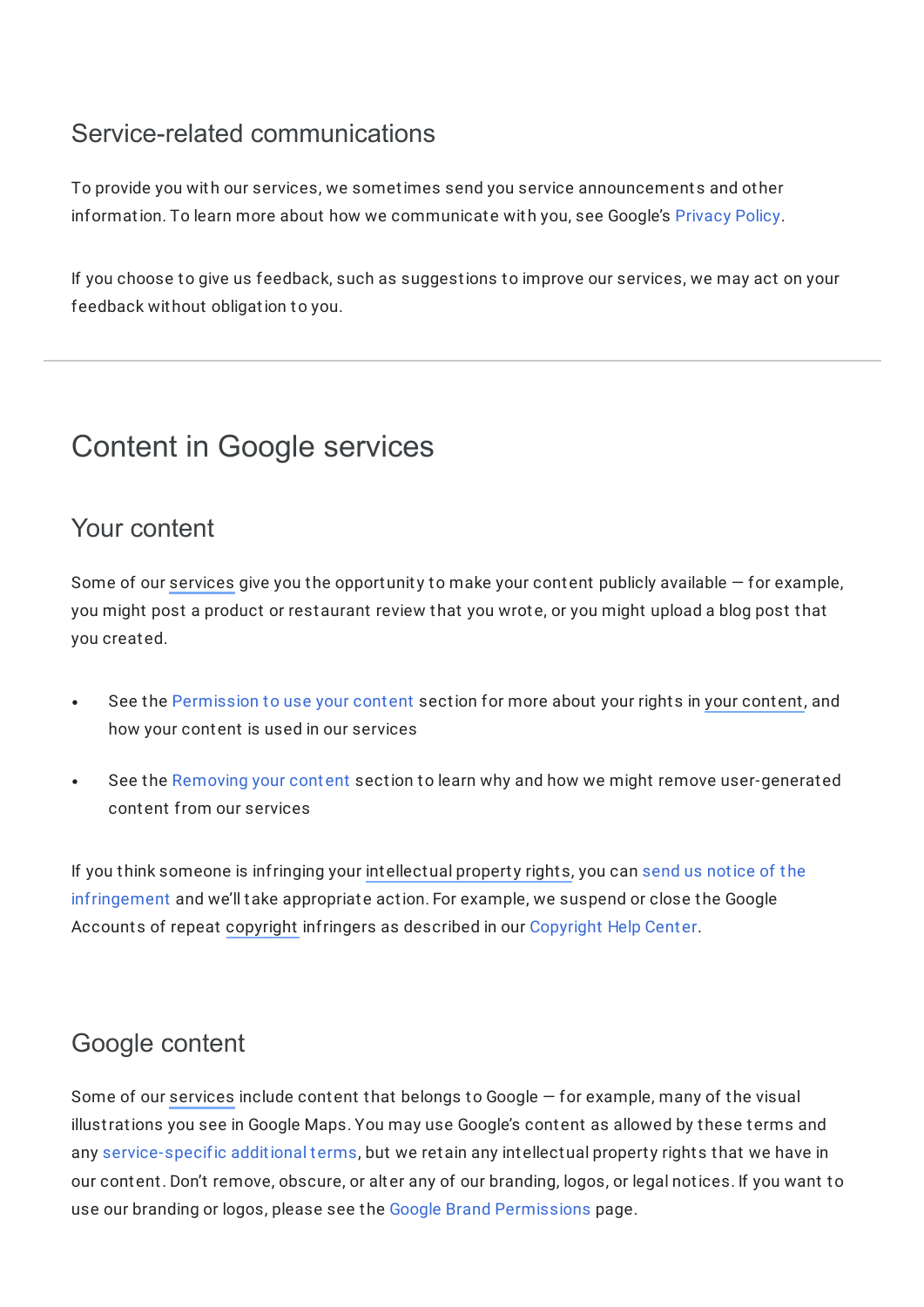# Other content

Finally, some of our [services](https://policies.google.com/terms#footnote-services) give you access to content that belongs to other people or [organizations](https://policies.google.com/terms#footnote-organization) — for example, a store owner's description of their own business, or a newspaper article displayed in Google News. You may not use this content without that person or organization's permission, or as otherwise allowed by law. The views expressed in other people or organizations' content are theirs, and don't necessarily reflect Google's views.

# Software in Google services

Some of our [services](https://policies.google.com/terms#footnote-services) include downloadable software. We give you permission to use that software as part of the services.

The license we give you is:

- worldwide, which means it's valid anywhere in the world
- non-exclusive, which means that we can license the software to others
- royalty-free, which means there are no fees for this license  $\bullet$
- personal, which means it doesn't extend to anyone else  $\bullet$
- non-assignable, which means you're not allowed to assign the license to anyone else

Some of our services include software that's offered under open source license terms that we make available to you. Sometimes there are provisions in the open source license that explicitly override parts of these terms, so please be sure to read those licenses.

You may not copy, modify, distribute, sell, or lease any part of our services or software. Also, you may not reverse engineer or attempt to extract any of our source code unless you have our written permission or applicable law lets you do so.

When a service requires or includes downloadable software, that software sometimes updates automatically on your device once a new version or feature is available. Some services let you adjust your automatic update settings.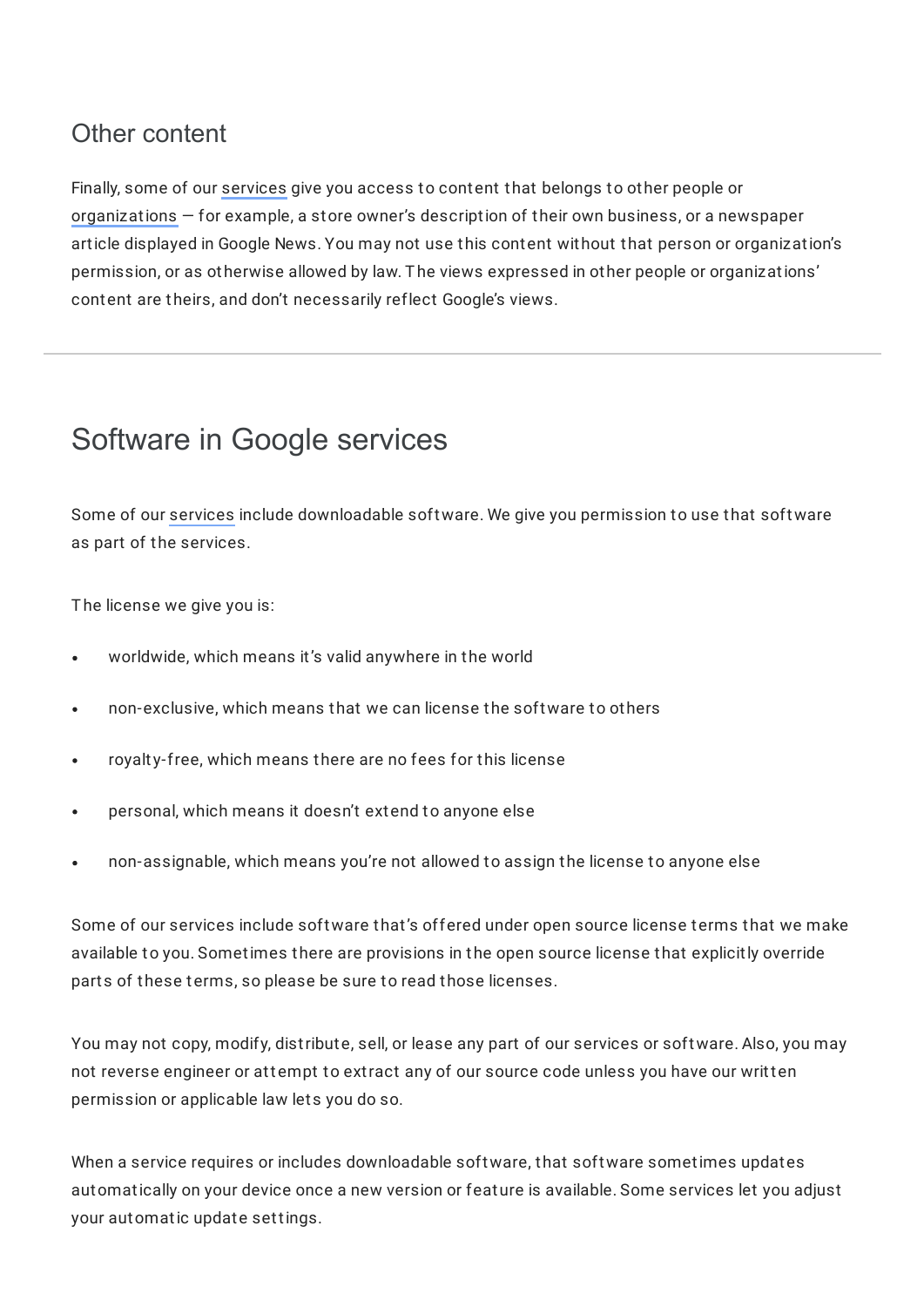# In case of problems or disagreements

By law, you have the right to (1) a certain quality of service, and (2) ways to fix problems if things go wrong. These terms don't limit or take away any of those rights. For example, if you're a [consumer,](https://policies.google.com/terms#footnote-consumer) then you continue to enjoy all legal rights granted to consumers under applicable law.

# **Warranty**

We provide our [services](https://policies.google.com/terms#footnote-services) using reasonable skill and care. If we don't meet the quality level described in this [warranty,](https://policies.google.com/terms#footnote-warranty) you agree to tell us and we'll work with you to try to resolve the issue.

# **Disclaimers**

The only commitments we make about our [services](https://policies.google.com/terms#footnote-services) (including the content in the services, the specific functions of our services, or their reliability, availability, or ability to meet your needs) are (1) described in the [Warranty](https://policies.google.com/terms#toc-warranty) section, (2) stated in the [service-specific](https://policies.google.com/terms/service-specific) additional terms, or (3) provided under applicable laws. We don't make any other commitments about our services.

And unless required by law, we don't provide implied warranties, such as the implied warranties of merchantability, fitness for a particular purpose, and non-infringement.

## Liabilities

## For all users

These terms only limit our responsibilities as allowed by applicable law. Specifically, these terms don't limit Google's [liability](https://policies.google.com/terms#footnote-liability) for death or personal injury, fraud, fraudulent misrepresentation, gross negligence, or willful misconduct.

Other than the rights and responsibilities described in this section (In case of problems or disagreements), Google won't be responsible for any other losses, unless they're caused by our breach of these terms or [service-specific](https://policies.google.com/terms/service-specific) additional terms.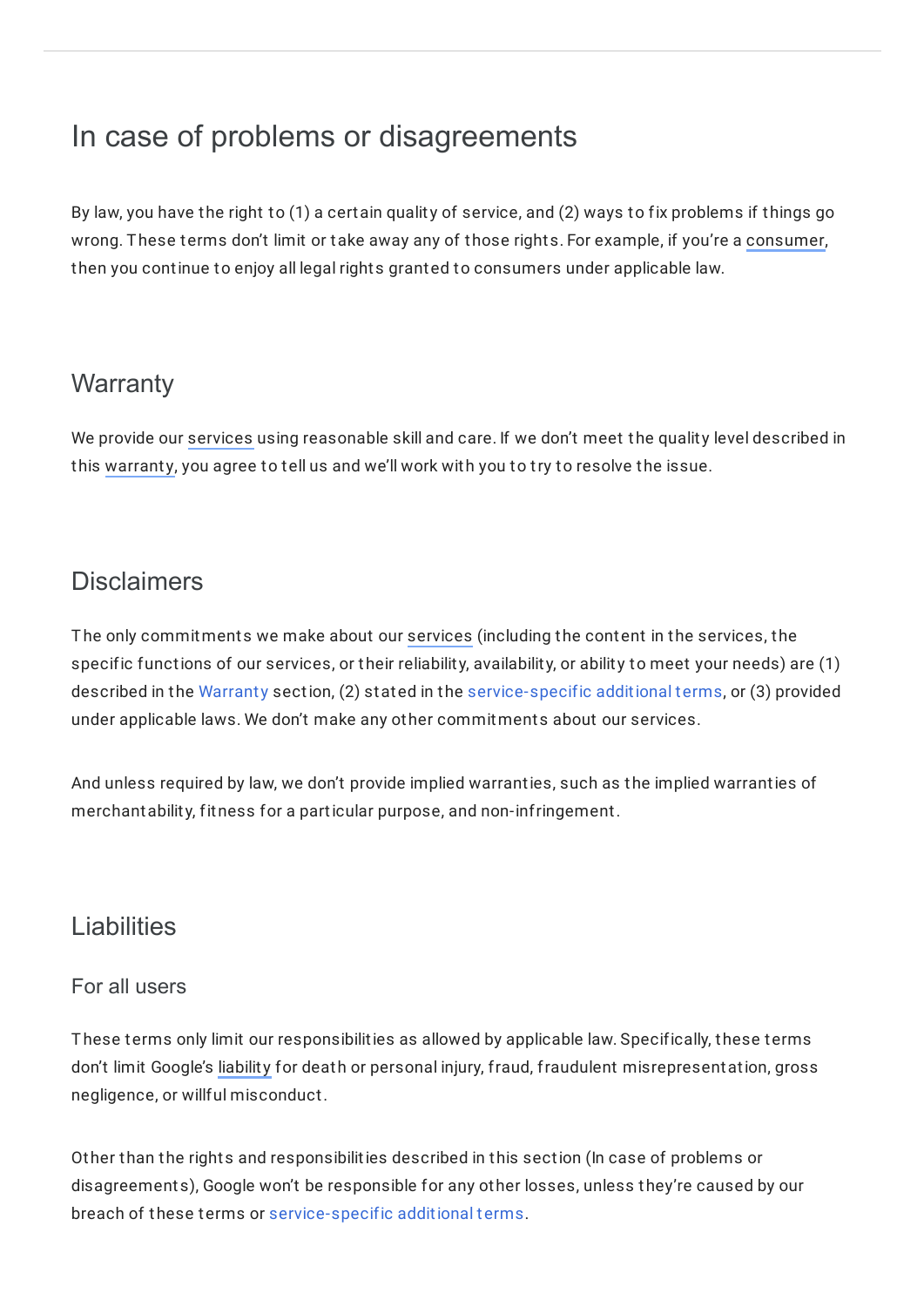## For business users and organizations only

If you're a [business](https://policies.google.com/terms#footnote-business-user) user or [organization](https://policies.google.com/terms#footnote-organization), then to the extent allowed by applicable law:

- You'll [indemnify](https://policies.google.com/terms#footnote-indemnify) Google and its directors, officers, employees, and contractors for any thirdparty legal proceedings (including actions by government authorities) arising out of or relating to your unlawful use of the [services](https://policies.google.com/terms#footnote-services) or violation of these terms or [service-specific](https://policies.google.com/terms/service-specific) additional terms. This indemnity covers any liability or expense arising from claims, losses, damages, judgments, fines, litigation costs, and legal fees.
- Google won't be responsible for the following liabilities:
	- loss of profits, revenues, business opportunities, goodwill, or anticipated savings
	- indirect or consequential loss
	- punitive damages  $\bullet$
- Google's total liability arising out of or relating to these terms is limited to the greater of (1) US\$500 or (2) 125% of the fees that you paid to use the relevant services in the 12 months before the breach

If you're legally exempt from certain responsibilities, including [indemnification](https://policies.google.com/terms#footnote-indemnify), then those responsibilities don't apply to you under these terms. For example, the United Nations enjoys certain immunities from legal obligations and these terms don't override those immunities.

# Taking action in case of problems

Before taking action as described below, we'll provide you with advance notice when reasonably possible, describe the reason for our action, and give you an opportunity to fix the problem, unless we reasonably believe that doing so would:

- cause harm or [liability](https://policies.google.com/terms#footnote-liability) to a user, third party, or Google
- violate the law or a legal enforcement authority's order
- compromise an investigation
- compromise the operation, integrity, or security of our [services](https://policies.google.com/terms#footnote-services)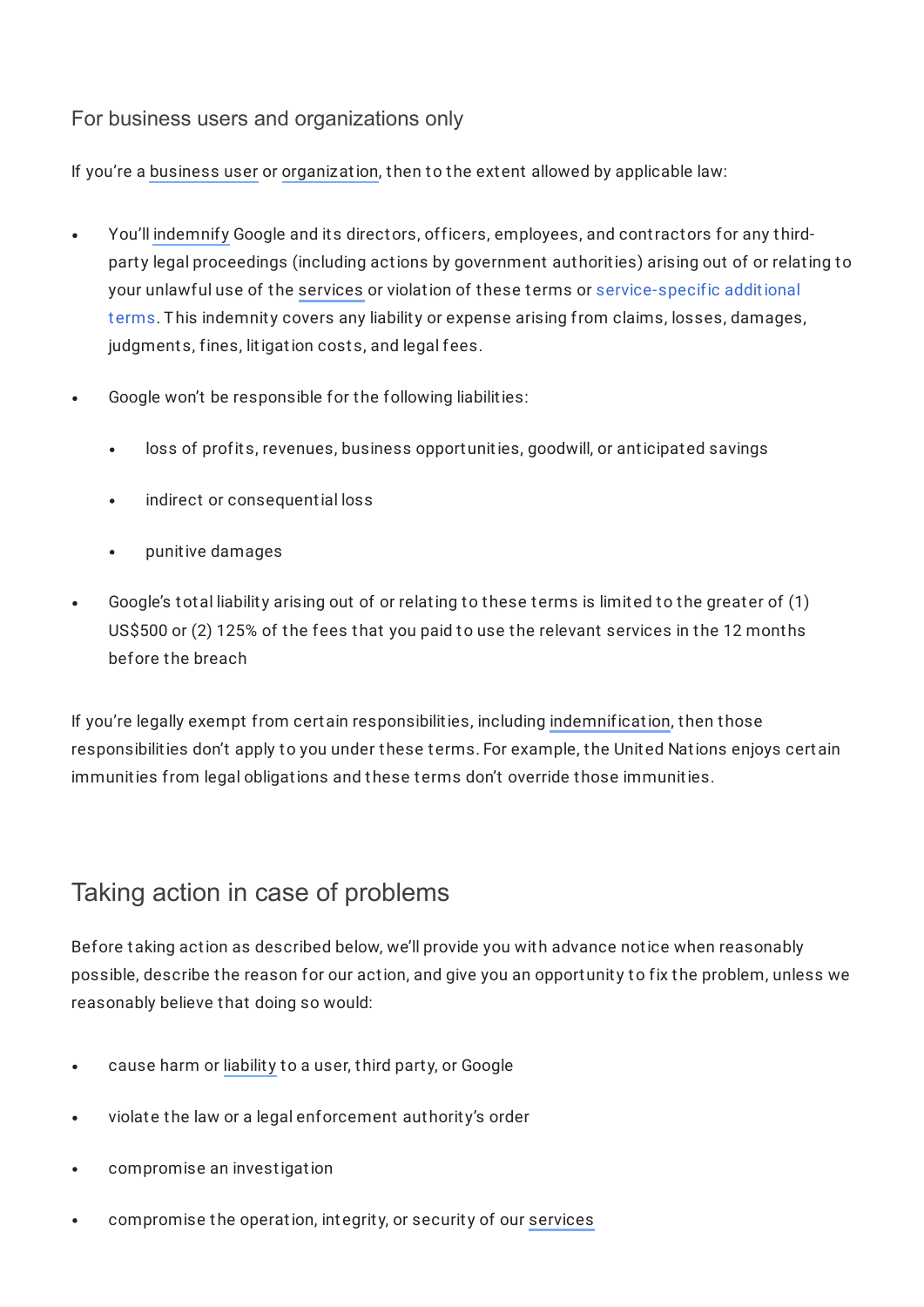## Removing your content

If we reasonably believe that any of your [content](https://policies.google.com/terms#footnote-your-content) (1) breaches these terms, [service-specific](https://policies.google.com/terms/service-specific) additional terms or policies, (2) violates applicable law, or (3) could harm our users, third parties, or Google, then we reserve the right to take down some or all of that content in accordance with applicable law. Examples include child pornography, content that facilitates human trafficking or harassment, and content that infringes someone else's [intellectual](https://policies.google.com/terms#footnote-intellectual-property-rights) property rights.

## Suspending or terminating your access to Google services

Google reserves the right to suspend or terminate your access to the services or delete your Google Account if any of these things happen:

- you materially or repeatedly breach these terms, [service-specific](https://policies.google.com/terms/service-specific) additional terms or policies
- we're required to do so to comply with a legal requirement or a court order
- we reasonably believe that your conduct causes harm or [liability](https://policies.google.com/terms#footnote-liability) to a user, third party, or Google — for example, by hacking, phishing, harassing, spamming, misleading others, or scraping content that doesn't belong to you

If you believe your Google Account has been suspended or terminated in error, you can [appeal](https://support.google.com/accounts/answer/40695).

Of course, you're always free to stop using our services at any time. If you do stop using a service, we'd [appreciate](https://www.google.com/tools/feedback) knowing why so that we can continue improving our services.

## Settling disputes, governing law, and courts

For information about how to contact Google, please visit our [contact](https://www.google.com/contact) page.

California law will govern all disputes arising out of or relating to these terms, [service-specific](https://policies.google.com/terms/service-specific) additional terms, or any related [services,](https://policies.google.com/terms#footnote-services) regardless of conflict of laws rules. These disputes will be resolved exclusively in the federal or state courts of Santa Clara County, California, USA, and you and Google consent to personal jurisdiction in those courts.

To the extent that applicable local law prevents certain disputes from being resolved in a California court, then you can file those disputes in your local courts. Likewise, if applicable local law prevents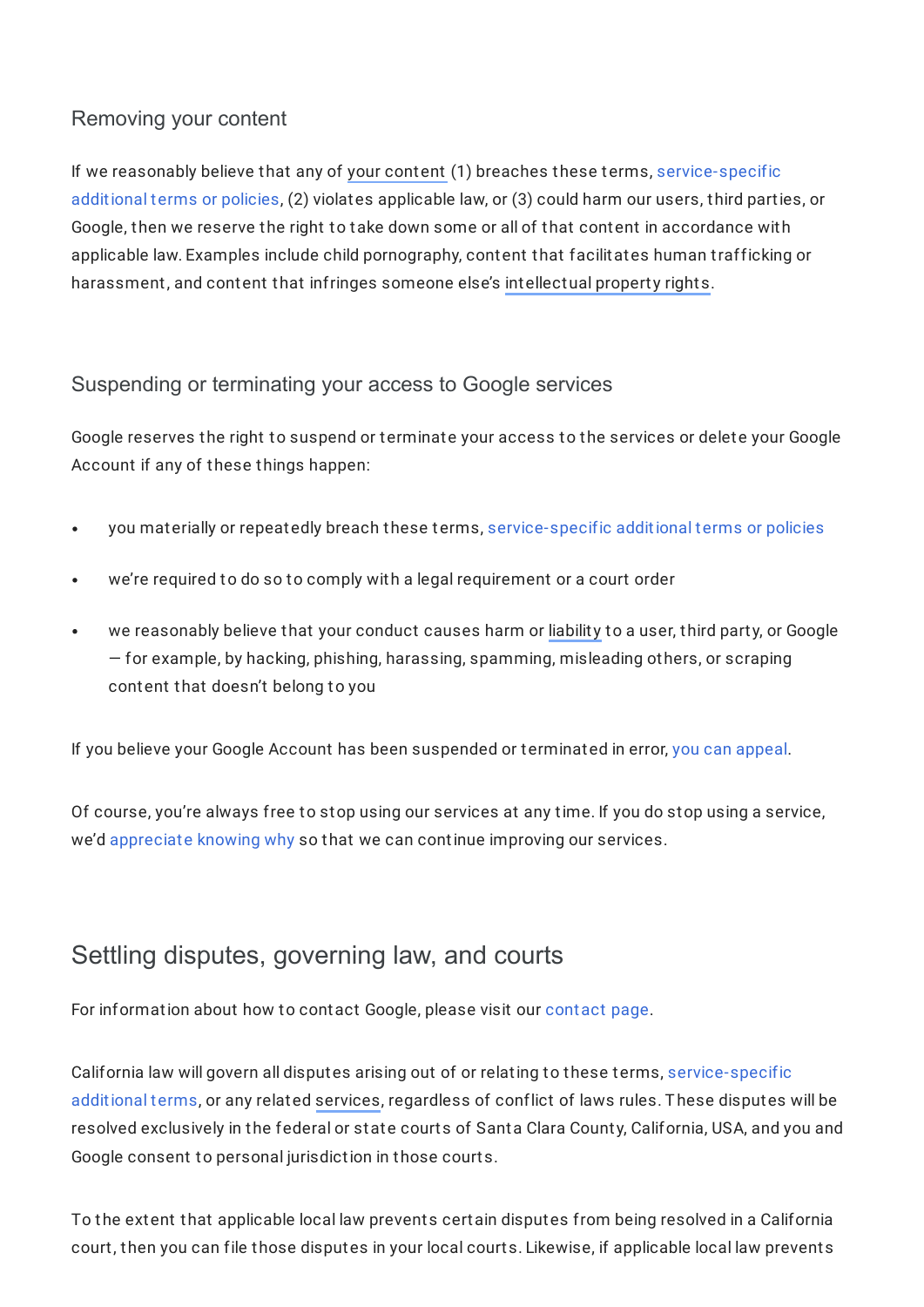your local court from applying California law to resolve these disputes, then these disputes will be governed by the applicable local laws of your country, state, or other place of residence.

# About these terms

By law, you have certain rights that can't be limited by a contract like these terms of service. These terms are in no way intended to restrict those rights.

These terms describe the relationship between you and Google. They don't create any legal rights for other people or [organizations](https://policies.google.com/terms#footnote-organization), even if others benefit from that relationship under these terms.

We want to make these terms easy to understand, so we've used examples from our [services](https://policies.google.com/terms#footnote-services). But not all services mentioned may be available in your country.

If these terms conflict with the [service-specific](https://policies.google.com/terms/service-specific) additional terms, the additional terms will govern for that service.

If it turns out that a particular term is not valid or enforceable, this will not affect any other terms.

If you don't follow these terms or the [service-specific](https://policies.google.com/terms/service-specific) additional terms, and we don't take action right away, that doesn't mean we're giving up any rights that we may have, such as taking action in the future.

We may update these terms and [service-specific](https://policies.google.com/terms/service-specific) additional terms (1) to reflect changes in our services or how we do business — for example, when we add new services, features, technologies, pricing, or benefits (or remove old ones), (2) for legal, regulatory, or security reasons, or (3) to prevent abuse or harm.

If we materially change these terms or [service-specific](https://policies.google.com/terms/service-specific) additional terms, we'll provide you with reasonable advance notice and the opportunity to review the changes, except (1) when we launch a new service or feature, or (2) in urgent situations, such as preventing ongoing abuse or responding to legal requirements. If you don't agree to the new terms, you should remove your [content](https://policies.google.com/terms#footnote-your-content) and stop using the services. You can also end your relationship with us at any time by closing your Google Account.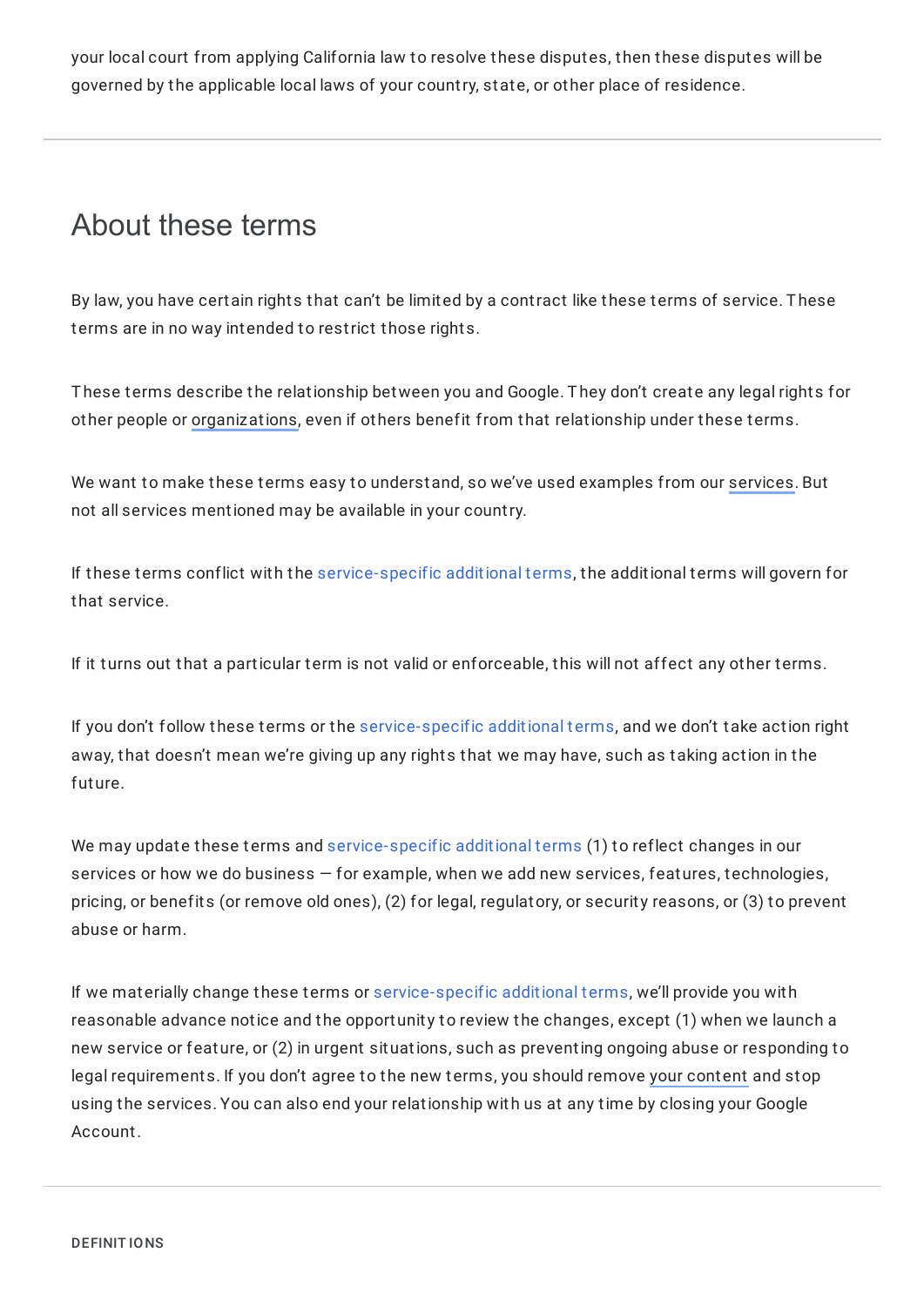### affiliate

An entity that belongs to the Google group of companies, which means Google LLC and its subsidiaries, including the following companies that provide consumer services in the EU: Google Ireland Limited, Google Commerce Ltd, and Google Dialer Inc.

#### business user

An individual or entity who is not a consumer (see consumer).

#### consumer

An individual who uses Google services for personal, non-commercial purposes outside of their trade, business, craft, or profession. (See business user)

### copyright

A legal right that allows the creator of an original work (such as a blog post, photo, or video) to decide if and how that original work may be used by others.

### disclaimer

A statement that limits someone's legal responsibilities.

### EU Platform-to-Business Regulation

The Regulation (EU) 2019/1150 on promoting fairness and transparency for business users of online intermediation services.

indemnify or indemnity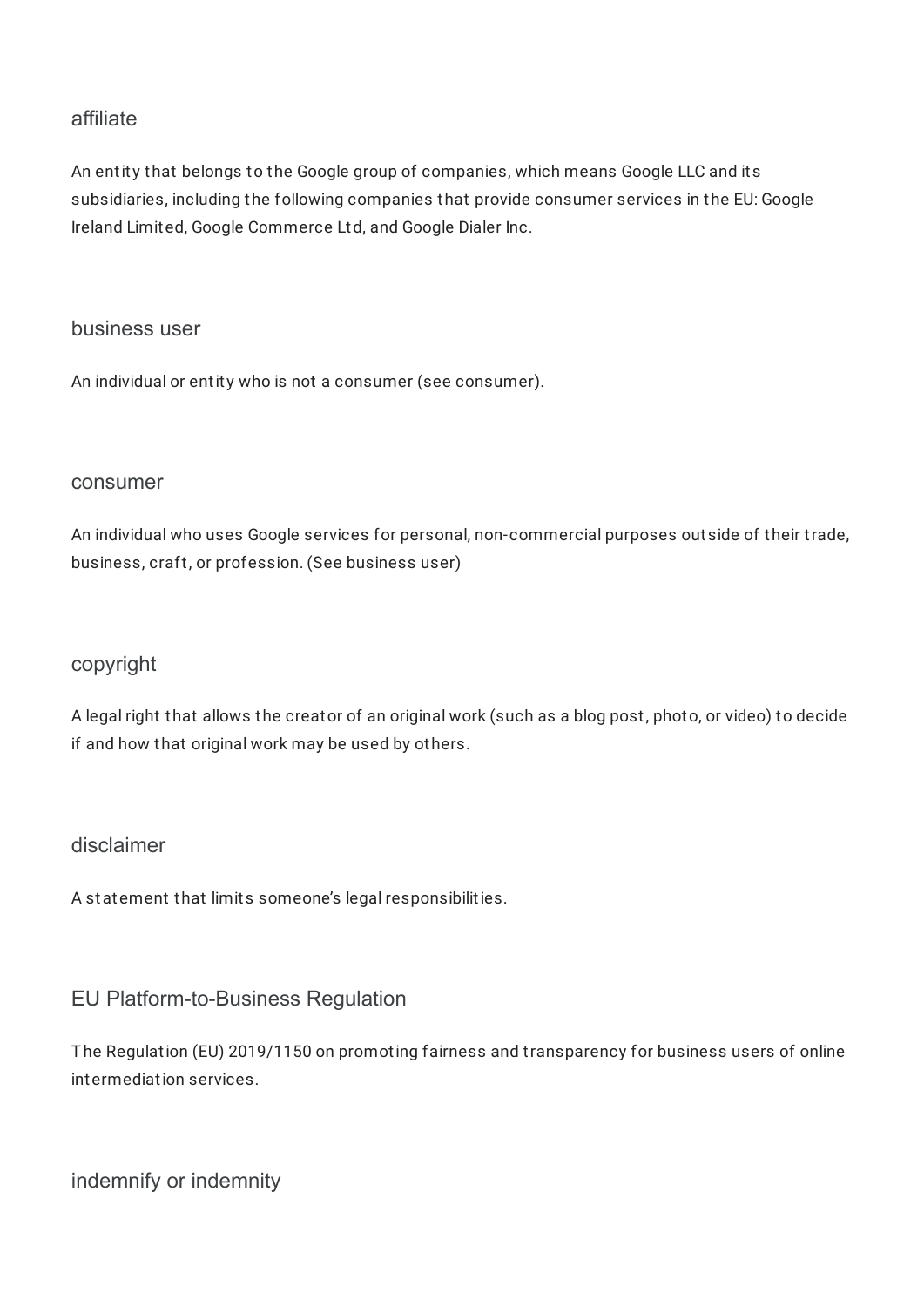An individual or organization's contractual obligation to compensate the losses suffered by another individual or organization from legal proceedings such as lawsuits.

intellectual property rights (IP rights)

Rights over the creations of a person's mind, such as inventions (patent rights); literary and artistic works (copyright); designs (design rights); and symbols, names, and images used in commerce (trademarks). IP rights may belong to you, another individual, or an organization.

## liability

Losses from any type of legal claim, whether the claim is based on a contract, tort (including negligence), or other reason, and whether or not those losses could have been reasonably anticipated or foreseen.

### organization

A legal entity (such as a corporation, non-profit, or school) and not an individual person.

### services

Google services that are subject to these terms are the products and services listed at <https://policies.google.com/terms/service-specific>, including:

- Google apps and sites (like Search and Maps)  $\bullet$
- platforms (like Google Play)  $\bullet$
- integrated services (like Maps embedded in other companies' apps or sites)  $\bullet$
- devices (like Google Home)

### trademark

Symbols, names, and images used in commerce that are capable of distinguishing the goods or services of one individual or organization from those of another.